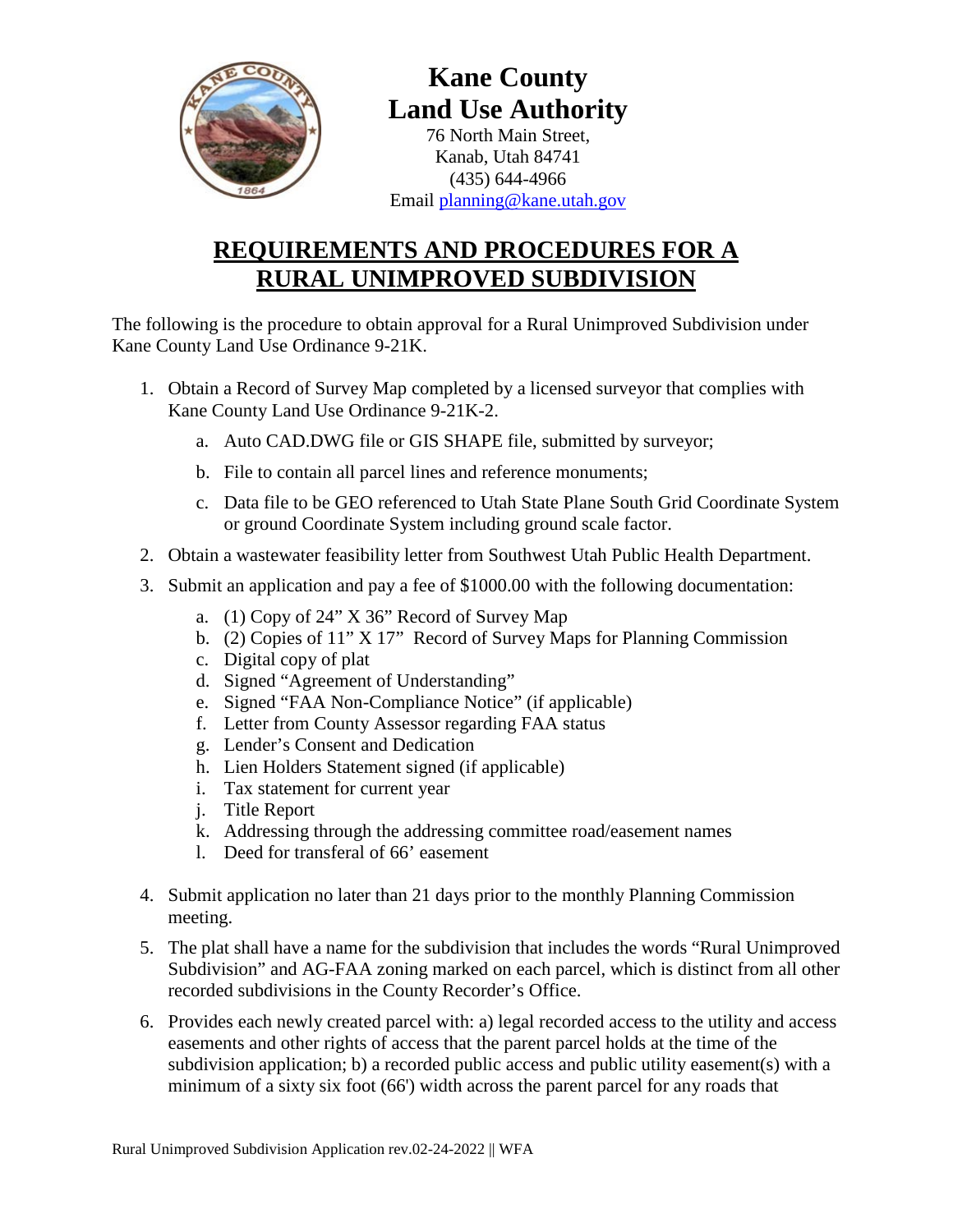provide access beyond the development or are planned to provide access beyond the development or a minimum of fifty foot (50') width for roads that terminate within the development to provide access and utility easement(s) from the original point of access of the parent parcel to the newly created parcels. Roads that terminate within the development may be recorded as private easements rather than a public easement at the discretion of the applicant; c) a recorded utility easement across the parent parcel necessary to allow each newly created parcel access to the same utilities currently available to the parent parcel and planned future access for power, water, and other utilities, to be available to all the parcel(s) in the future; and d) to provide access and utility easement(s) from the original point of access of the parent parcel to the newly created parcel(s) to any public right-of-way. If a recorded access does not exist at the time of the application, the width of the newly created access across private property shall be listed in subsection B8c of this section. (KCLUO 9-21K-3(8))

- 7. Each existing and newly created 66 foot access road or easement shall have a name for address purposes that is distinct from other road or easement names located in Kane County as approved by the Address Administrator.
- 8. The Land Use Administrator will conduct a review of the application and submit the Record of Survey Map to the County Engineer for review. You will be notified of any problems with the application.
- 9. After the application has been approved by the Land Use Administrator, the County Engineer, it will be scheduled on the next regular meeting of the Planning  $\&$  Zoning Commission for final review and recommendation to the County Commission. It is highly recommended that the applicant or their authorized agent be present at the Land Use Authority meeting. Telephonic appearance is acceptable if prior arrangements are made.
- 10. Once approved by the Land Use Authority and the Kane County Commissioners the Record of Survey can be signed and recorded.

#### **\*Incomplete applications will be returned.**

**\*Application must be received in office 21 days prior to the scheduled Land Use Authority Meeting.** 

**\*Fee is non-refundable after engineer's review.**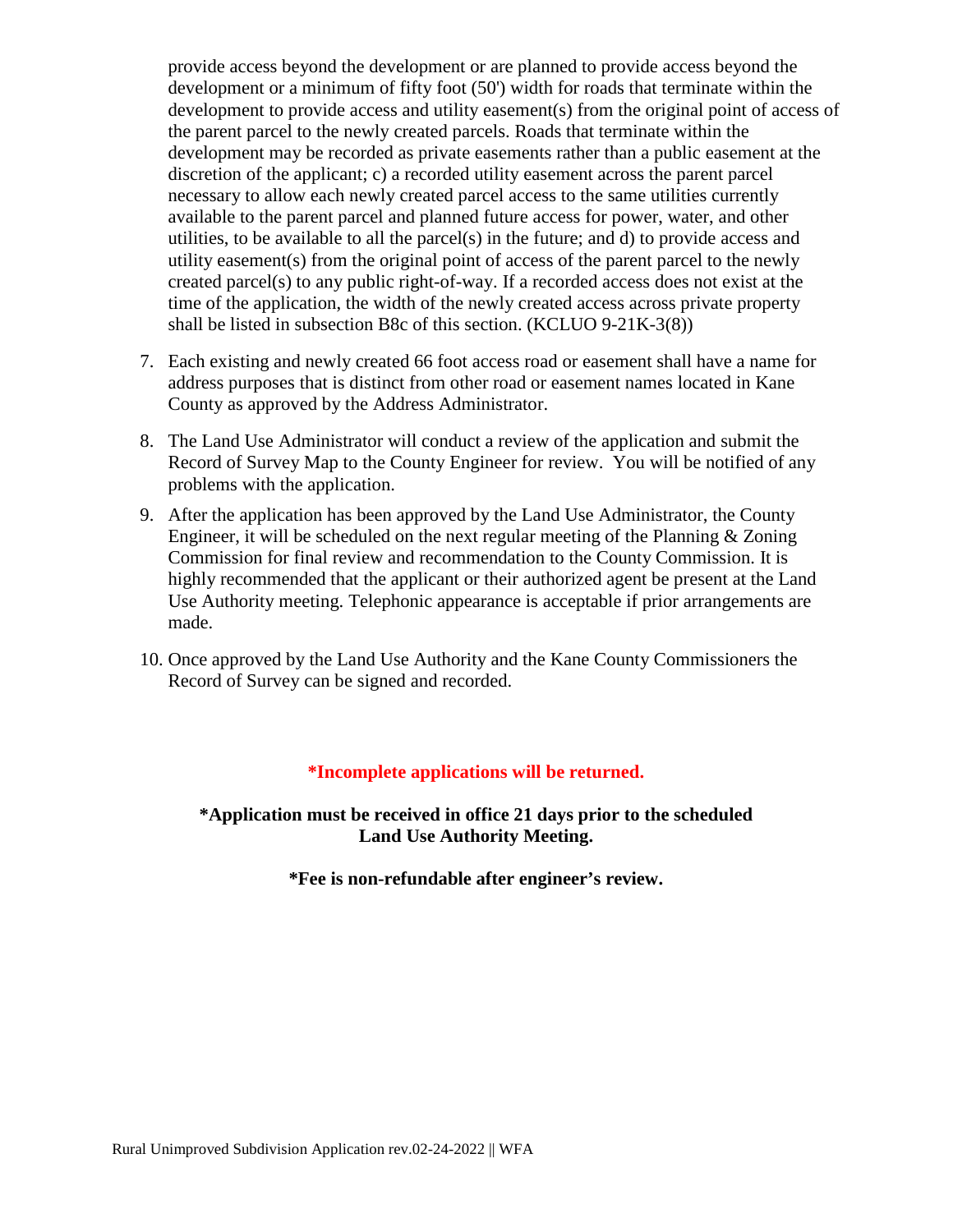

## **Kane County Land Use Authority**

76 North Main Street, Kanab, Utah 84741 (435) 644-4966 [planning@kane.utah.gov](mailto:planning@kane.utah.gov)

# **RURAL UNIMPROVED SUBDIVISION Application Fee \$1000**

**\*In the event additional engineering costs are accrued by the County related to a specific project, the project applicant will be responsible for all additional engineering fees. (KCLUO 9-1-14)**

| Will the parcels divided by this Rural Unimproved land be used for anything other than agricultural<br>uses under the FAA definitions of Utah State Code?<br>Yes $\Box$ No $\Box$ If yes, please explain: |  |      |  |
|-----------------------------------------------------------------------------------------------------------------------------------------------------------------------------------------------------------|--|------|--|
| <b>I HEREBY CERTIFY THE ABOVE INFORMATION TO BE TRUE AND ACCURATE:</b>                                                                                                                                    |  |      |  |
|                                                                                                                                                                                                           |  |      |  |
|                                                                                                                                                                                                           |  |      |  |
| <b>Land Use Authority Action:</b><br>$\Box$ Approve $\Box$ Deny                                                                                                                                           |  |      |  |
| <b>Planning Commission Chairman</b>                                                                                                                                                                       |  | Date |  |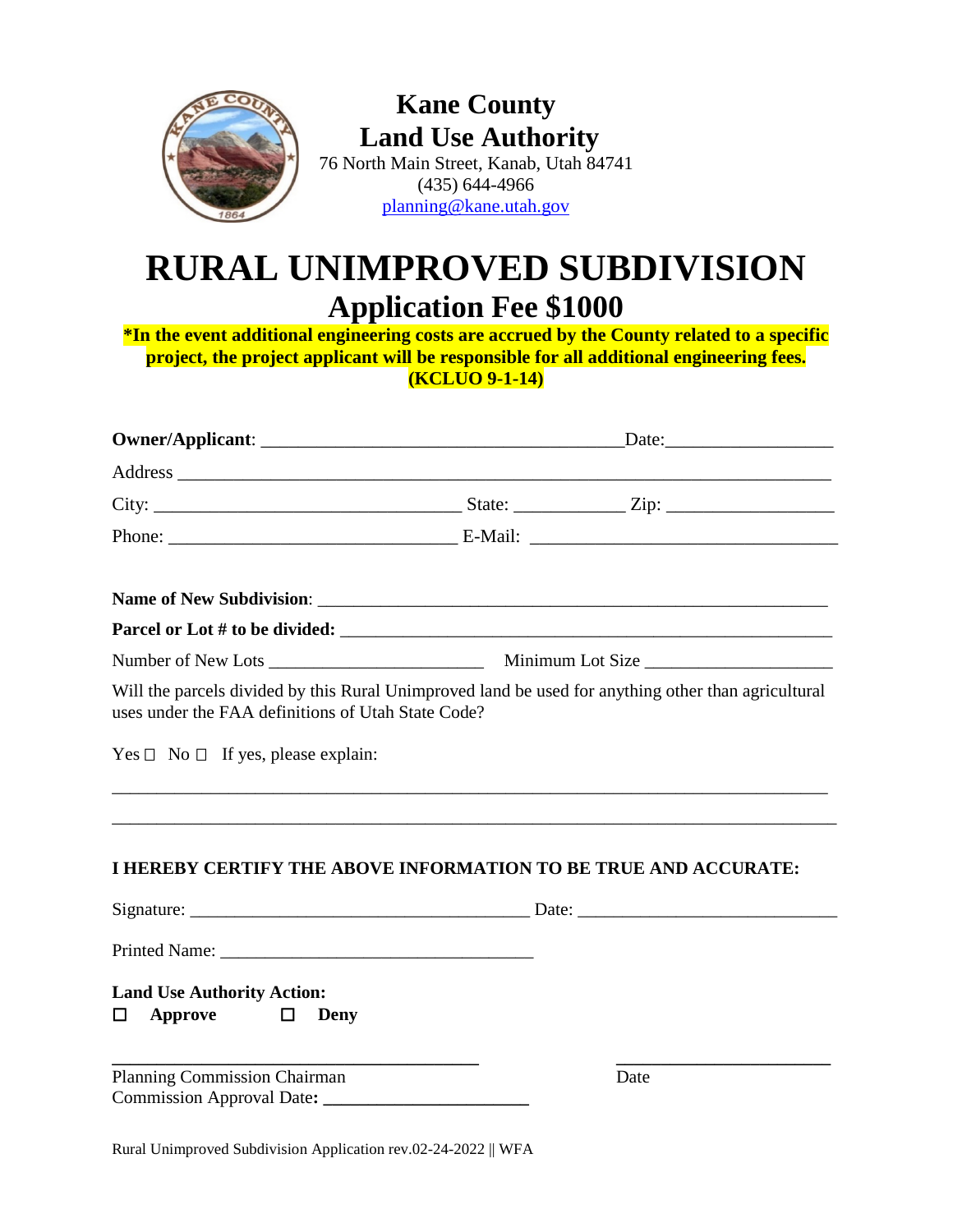## **Land Use Administrator Use Only:**

| Existing Zone                         | Zone Change Required: Y N               |  |
|---------------------------------------|-----------------------------------------|--|
| General Plan Compliance: Y N          | Previously Divided under Article K: Y N |  |
| Land Use Ordinance Compliance: Y N    |                                         |  |
| <b>Engineer Review:</b>               |                                         |  |
| Record of Survey Map: Approved Denied | Easements: Approved Denied              |  |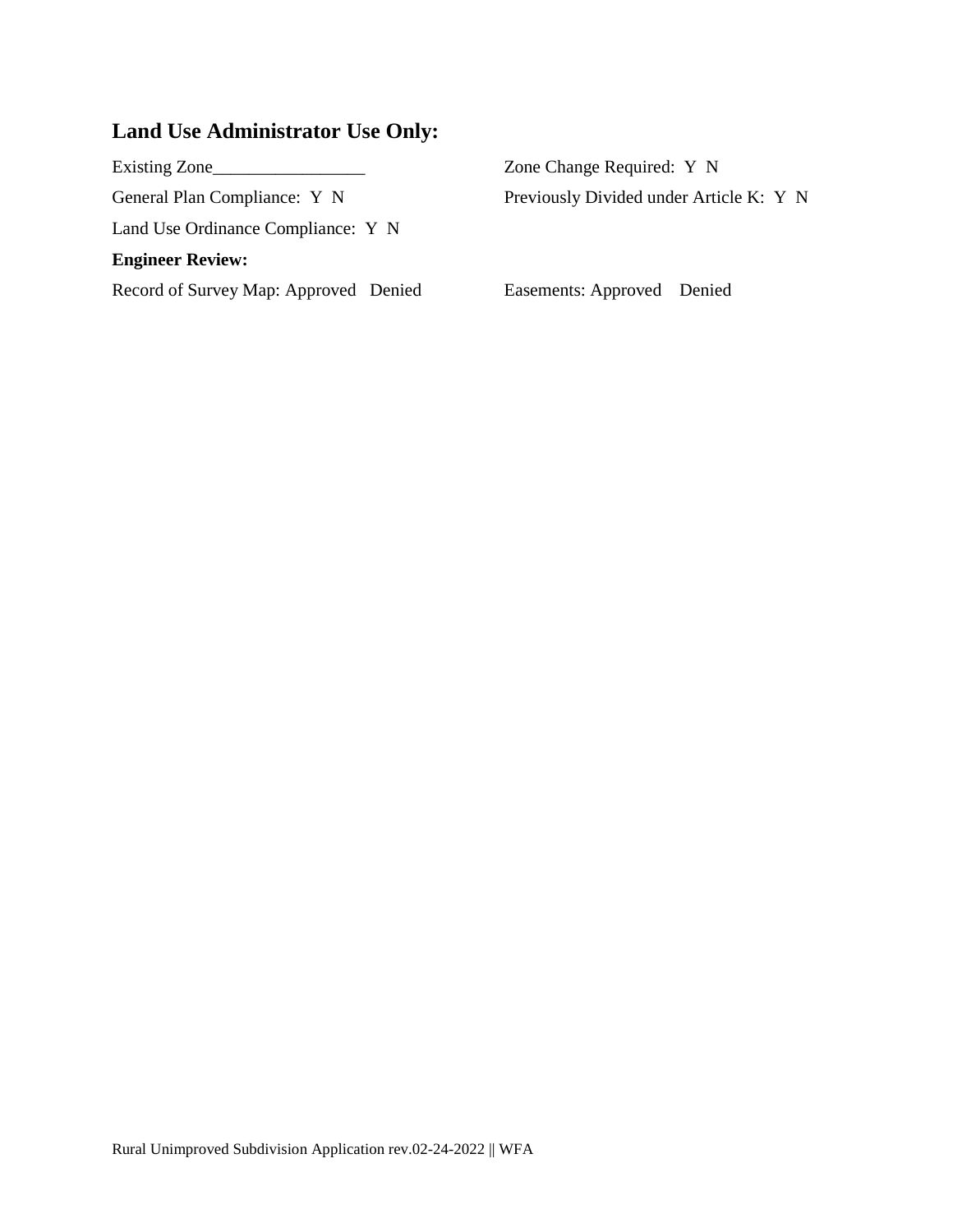### **Kane County Rural Unimproved Subdivision Water and Sewer System Declaration and Acknowledgement**

The following letter needs to be filled out and signed if no **water and/or sewer system exists** in the proposed rural unimproved subdivision and there are no current plans for future water and/or sewer systems.

| Name of the Subdivision: |  |
|--------------------------|--|
| Applicant:               |  |

Owner must initial all items below:

- 1. The Applicant declares that no **water system** exists in the above proposed Rural Unimproved Subdivision and that there are no current plans for a future water system for the Rural Unimproved Subdivision.(Deed restriction will be recorded.)  $\frac{1}{\frac{1}{2}+\frac{1}{2}}$
- 2. The Applicant declares that no **sewer system** exists in the above proposed Rural Unimproved Subdivision and that there are no current plans for a future sewer system for the Rural Unimproved Subdivision. (Deed restriction will be recorded.)  $\overline{\phantom{a}}$
- 3. The Applicant acknowledges that lots in the above proposed Rural Unimproved Subdivision will **not** be able to obtain a building permit until a water system and sewer system have been approved and installed in accordance with State law and County Ordinance.  $\overline{\phantom{a}}$
- The Applicant acknowledges that at no point will Kane County be liable or take responsibility for the lack of a water or sewer system or any other infrastructure or future improvements.  $\overline{a}$ .

Signature: \_\_\_\_\_\_\_\_\_\_\_\_\_\_\_\_\_\_\_\_\_\_\_\_\_\_\_\_\_\_\_\_ Date: \_\_\_\_\_\_\_\_\_\_\_\_\_\_\_\_\_\_\_\_\_\_\_\_\_\_\_\_\_

#### **NOTARY STATEMENT**

\_\_\_\_\_\_\_\_\_\_\_\_\_\_\_\_\_\_\_\_.

Subscribed and sworn to before me this \_\_\_\_\_\_ day of \_\_\_\_\_\_\_\_, 20\_\_\_, by

Witness my hand and official seal.

\_\_\_\_\_\_\_\_\_\_\_\_\_\_\_\_\_\_\_\_\_ Notary Public Signature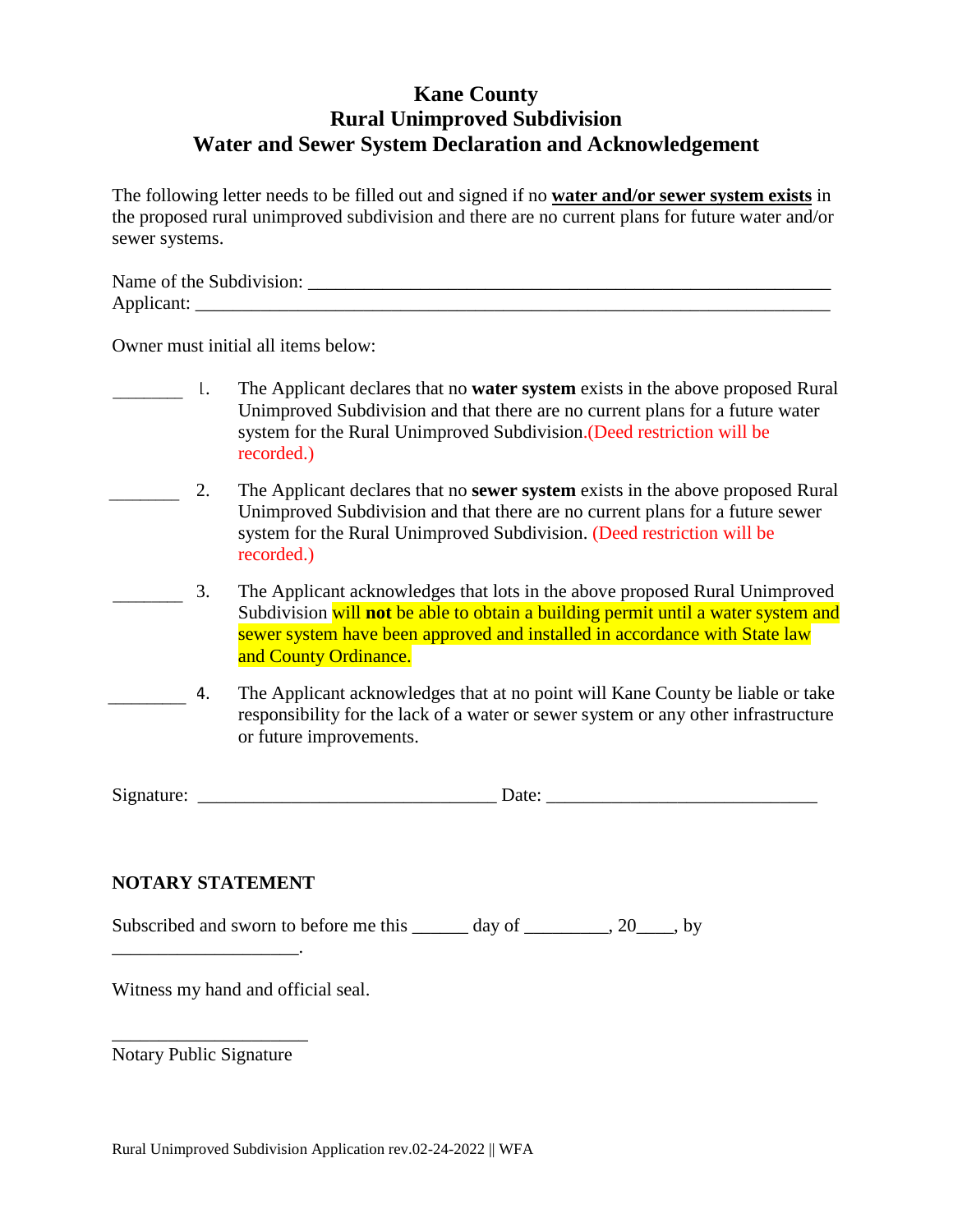### **KANE COUNTY AGREEMENT OF UNDERSTANDING**

|                          | Use Ordinance 9-21K-2B-7(a-d) in unincorporated areas of the County, dedicated roads will      |  |  |
|--------------------------|------------------------------------------------------------------------------------------------|--|--|
|                          | not be accepted, paved or maintained by the County, until the subdivision complies with        |  |  |
|                          | Articles A through J of Chapter 21 of the Kane County Land Use Ordinance.                      |  |  |
|                          |                                                                                                |  |  |
|                          |                                                                                                |  |  |
|                          |                                                                                                |  |  |
|                          |                                                                                                |  |  |
|                          |                                                                                                |  |  |
|                          |                                                                                                |  |  |
| NOTARY STATEMENT         |                                                                                                |  |  |
| State of Utah            |                                                                                                |  |  |
| §                        |                                                                                                |  |  |
| County of _____________  |                                                                                                |  |  |
|                          |                                                                                                |  |  |
|                          | On this _____ day of ________________ in the year _______ before me, ________________________, |  |  |
|                          | personally appeared _______________________________, proved to me through satisfactory         |  |  |
|                          | evidence of identification, to be the person whose name is signed on the preceding or attached |  |  |
| document in my presence. |                                                                                                |  |  |

Notary Signature

\_\_\_\_\_\_\_\_\_\_\_\_\_\_\_\_\_\_\_\_\_\_\_\_\_\_\_\_\_\_\_\_\_\_\_\_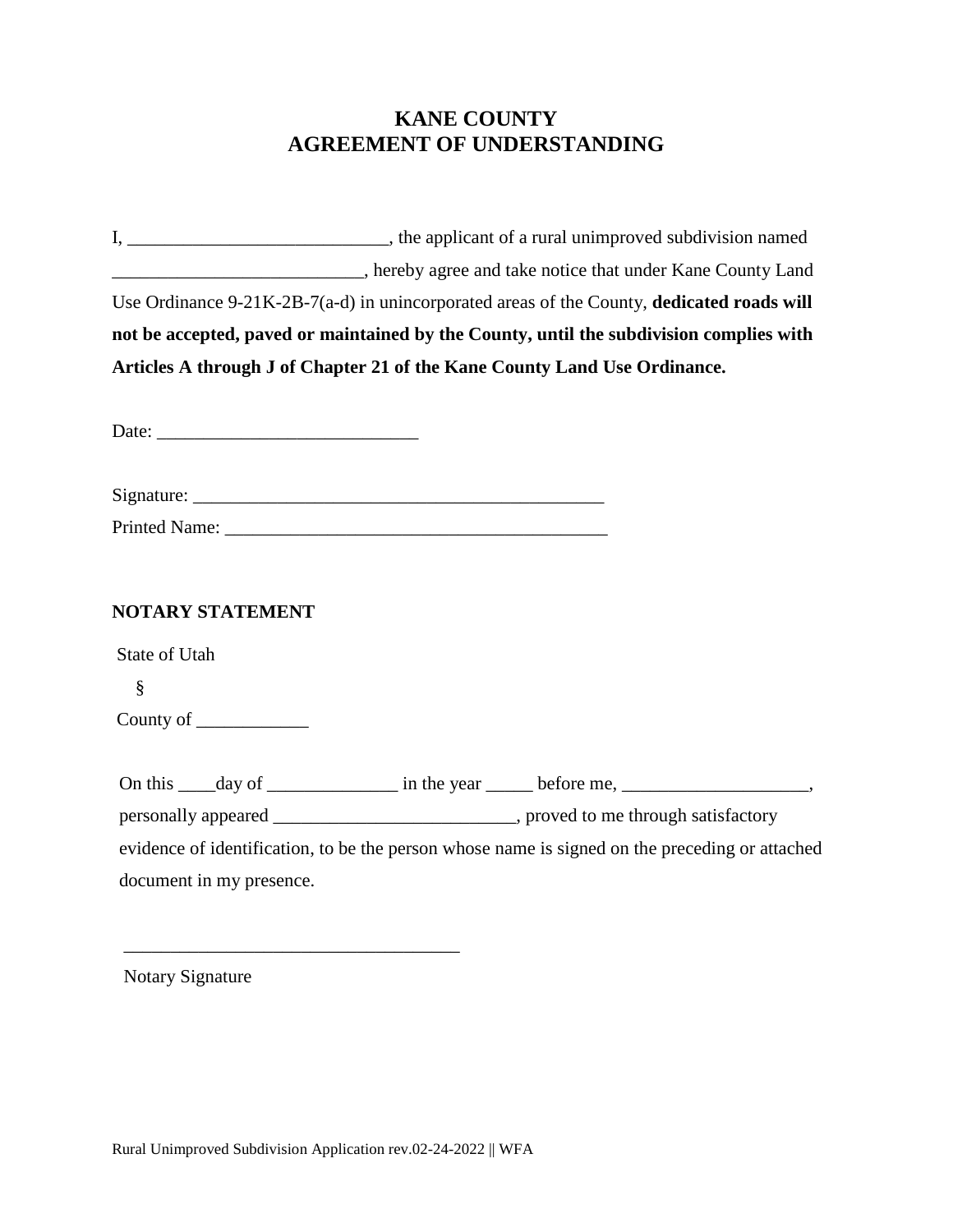### **KANE COUNTY FAA NON-COMPLIANCE NOTICE**

I, \_\_\_\_\_\_\_\_\_\_\_\_\_\_\_\_\_\_\_\_\_\_\_\_\_\_\_\_\_, the applicant of a rural unimproved subdivision named **Example 2.1** September 1.1 September 1.1 September 1.1 September 1.1 September 1.1 September 1.1 September 1.1 September 1.1 September 1.1 September 1.1 September 1.1 September 1.1 September 1.1 September 1.1 September 1. currently qualifies for land in agricultural use under Utah State Code 59-2-502 (FAA) and is only used for agricultural purposes as defined by the above mentioned statute. **I further state and affirm that the proposed subdivision is not used and will not be used for any nonagricultural purpose as defined by the above mentioned statute. I agree and take notice that under Kane County Land Use Ordinance 9-21K-2H(1-2), after my application for subdivision is approved, if the land is later used for a non-agricultural purpose, as defined under Utah State Code 59-2-502, the county shall, require the subdivision to comply with Articles A-J of Chapter 21 of the Kane County Land Use Ordinance, per Utah State Code 17-27a-605(1)(3).**

Date:

Signature:

Printed Name: \_\_\_\_\_\_\_\_\_\_\_\_\_\_\_\_\_\_\_\_\_\_\_\_\_\_\_\_\_\_\_\_\_\_\_\_\_\_\_\_\_\_\_\_\_\_

#### **NOTARY STATEMENT**

State of Utah § County of

On this  $\_\_$  day of  $\_\_\_\_\_\_\_\_\$  in the year  $\_\_\_\_\_\_\_\_\_\_\_\_\_\_\_\_\_\_\_\_$ . personally appeared \_\_\_\_\_\_\_\_\_\_\_\_\_\_\_\_\_\_\_\_\_\_\_\_\_\_, proved to me through satisfactory evidence of identification, to be the person whose name is signed on the preceding or attached document in my presence.

Notary Signature

Rural Unimproved Subdivision Application rev.02-24-2022 || WFA

\_\_\_\_\_\_\_\_\_\_\_\_\_\_\_\_\_\_\_\_\_\_\_\_\_\_\_\_\_\_\_\_\_\_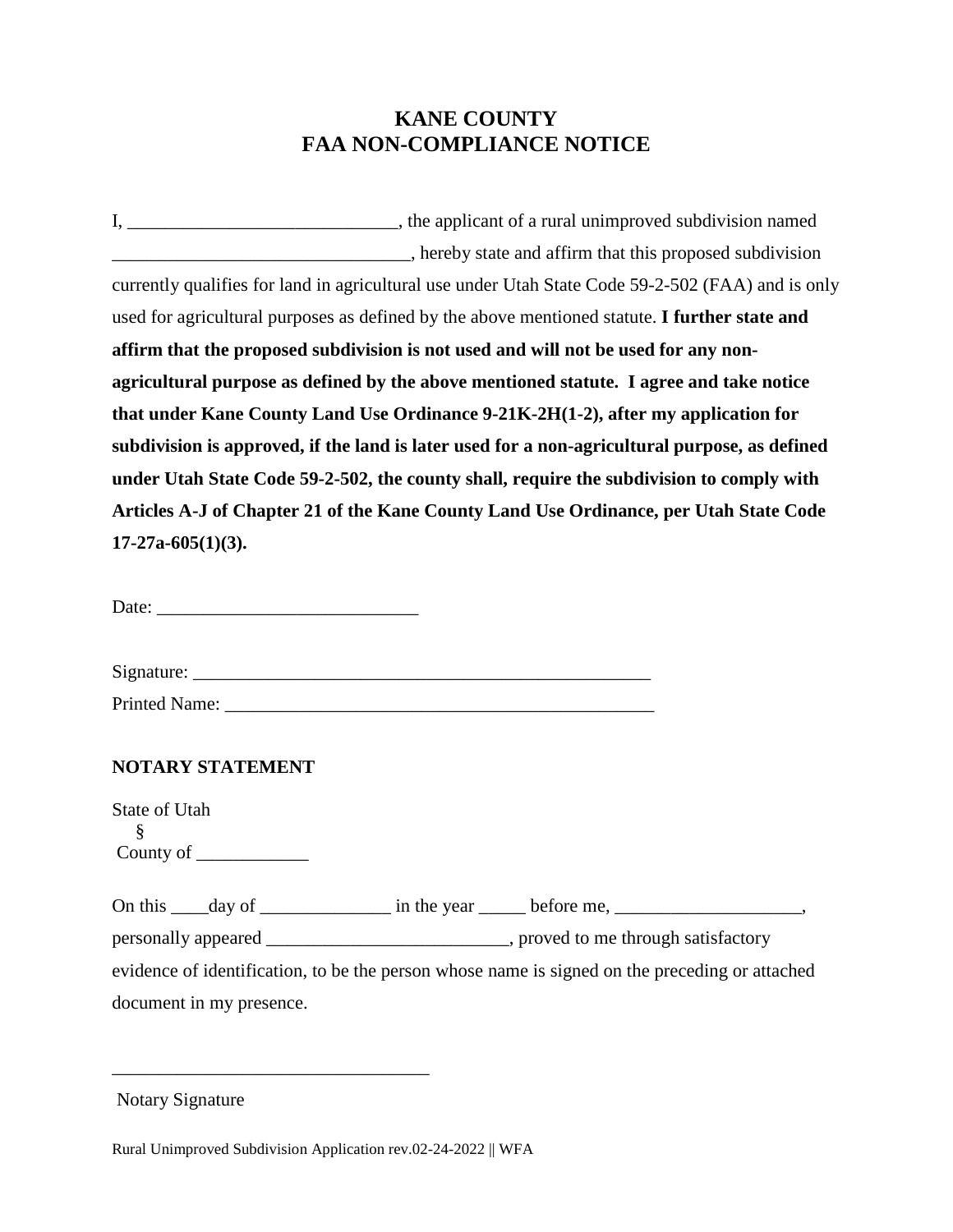### **Kane County Assessor 180 West 300 North, Kanab, UT 84741 (435)644-4926**

Date:

Land Use Authority 76 North Main Street Kanab, UT 84741

Re: Parcel(s)

On the date of this letter, I, Ryan Maddux, Kane County Assessor, certify that the above referenced parcels:

\_\_\_\_\_\_\_\_\_\_\_\_\_\_\_\_\_\_\_\_\_\_\_\_\_\_\_\_\_\_\_\_\_\_\_\_\_\_\_\_\_\_\_\_\_\_\_\_\_\_\_\_\_\_\_\_\_\_\_\_\_\_\_\_\_\_\_\_\_\_

\_\_\_\_\_\_\_\_ **Qualify** and taxes are in accordance with the Farmland Assessment Act (FAA). Pursuant to Utah Tax Code 59-2-509 land will require a new application when: 1. The land has a change in ownership 2. The legal description of the land changes \_\_\_\_\_\_\_\_ Has **not qualified** and are not taxed in accordance with the Farmland Assessment Act (FAA)

Please contact the Kane County Assessor if you have any questions regarding this matter.

Sincerely,

Ryan Maddux Kane County Assessor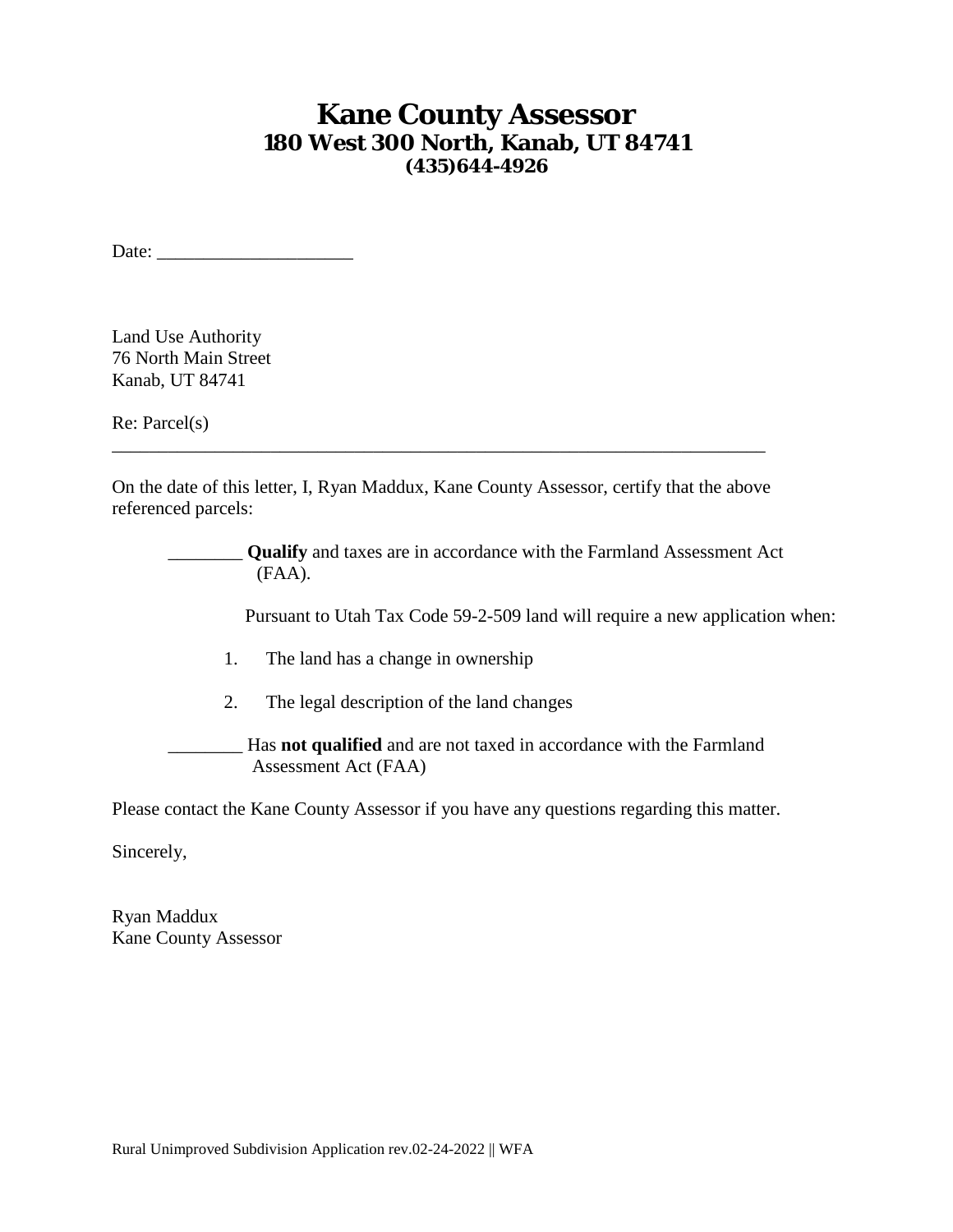### **KANE COUNTY LIEN HOLDER STATEMENT**

| Check one:                                                                                                                                                |                            |  |  |
|-----------------------------------------------------------------------------------------------------------------------------------------------------------|----------------------------|--|--|
| $\Box$ The above parcel is owned free and clear.                                                                                                          |                            |  |  |
| $\Box$ The above stated parcel is financed or a lien exists. *Please complete the information<br>below AND complete Lender's Consent and Dedication form. |                            |  |  |
|                                                                                                                                                           |                            |  |  |
|                                                                                                                                                           |                            |  |  |
|                                                                                                                                                           |                            |  |  |
|                                                                                                                                                           |                            |  |  |
| I hereby declare that the information given above is true to the best of my knowledge.                                                                    |                            |  |  |
|                                                                                                                                                           |                            |  |  |
| Signature of Owner/Trustee                                                                                                                                | Signature of Owner/Trustee |  |  |
|                                                                                                                                                           |                            |  |  |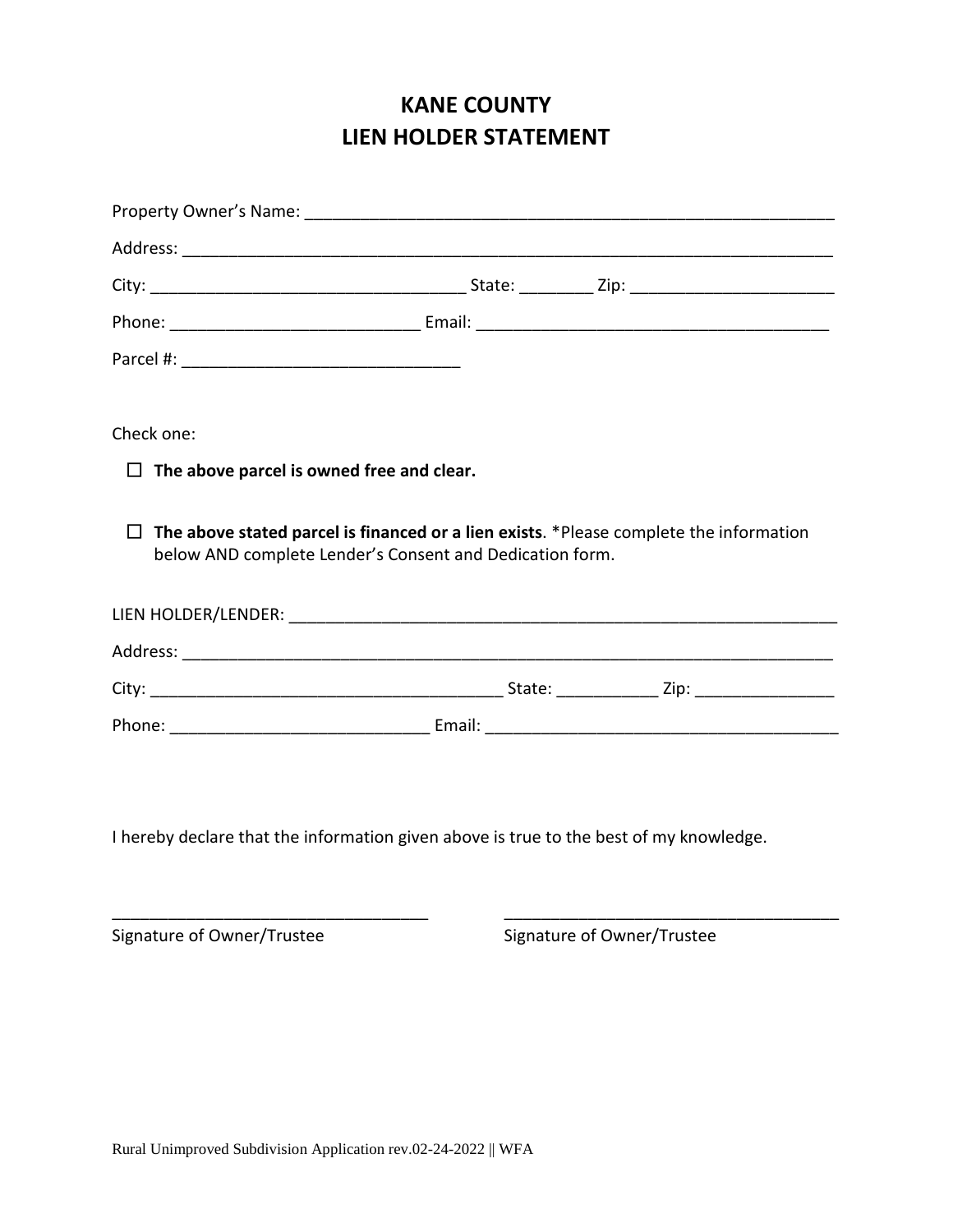### **KANE COUNTY LENDER'S CONSENT AND DEDICATION**

#### **LENDER'S ACKNOWLEDGMENT**

|                                                                                              | thereby consents to the recordation of the merriculture contact to the recordation of the        |
|----------------------------------------------------------------------------------------------|--------------------------------------------------------------------------------------------------|
|                                                                                              |                                                                                                  |
| The property described on said subdivision plat of _____________________________<br>follows: | & affected by this Consent to record & Dedication is situated in Kane County, Utah, described as |
| Lender's Signature                                                                           |                                                                                                  |
| <b>NOTARY STATEMENT</b>                                                                      |                                                                                                  |
|                                                                                              |                                                                                                  |
|                                                                                              |                                                                                                  |
|                                                                                              | duly acknowledged before me that he/she is the (Title)______________________ of (Financial       |
|                                                                                              |                                                                                                  |
|                                                                                              | above instrument & was signed in behalf of said corporation by authority of its by-laws, and     |
| acknowledged to me that said corporation executed the same.                                  |                                                                                                  |
|                                                                                              |                                                                                                  |
| <b>Notary Public</b>                                                                         |                                                                                                  |

| My Commission Expires:          |        |         |
|---------------------------------|--------|---------|
| Notary Public residing at City: | State: | County: |

Rural Unimproved Subdivision Application rev.02-24-2022 || WFA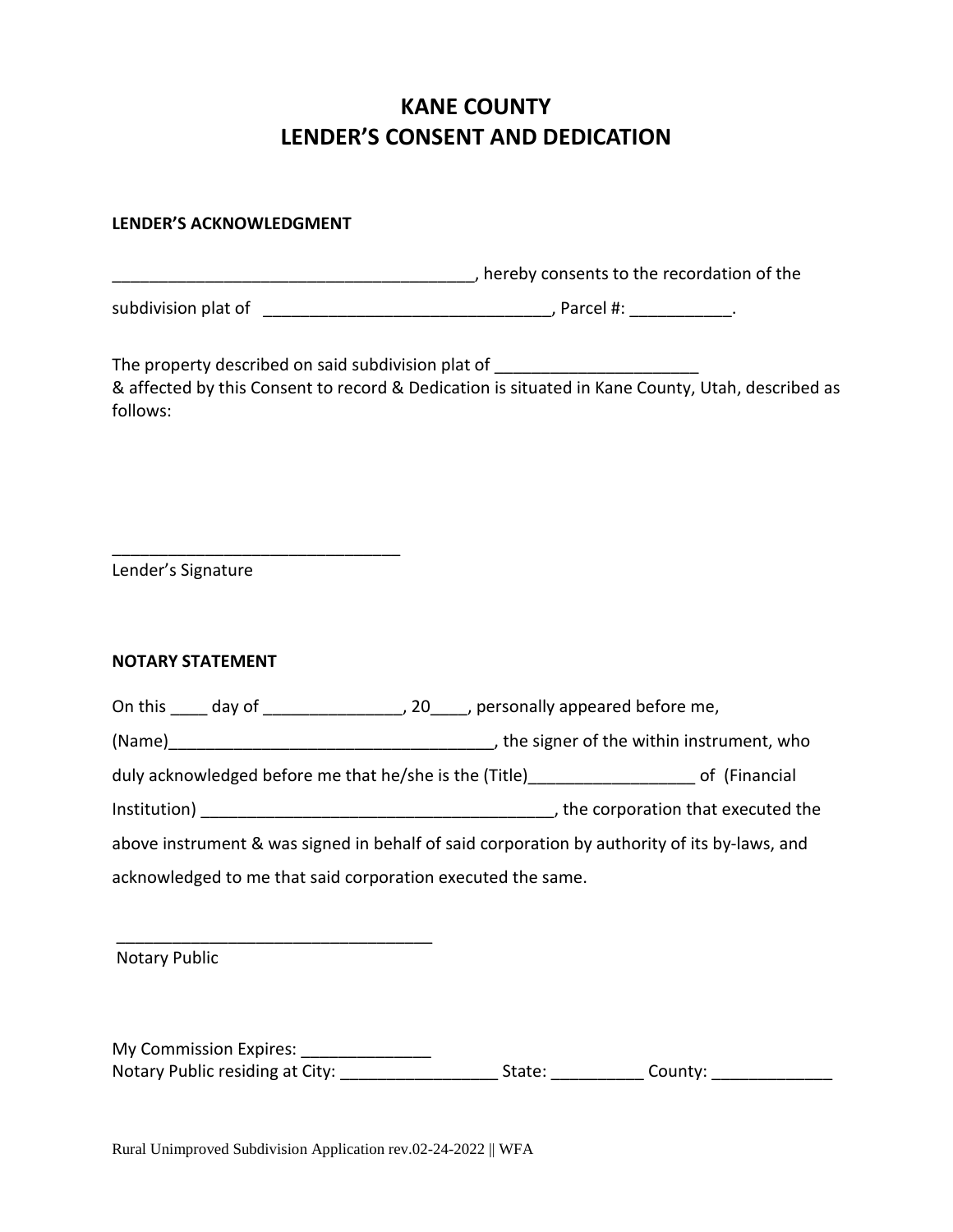## **ARTICLE K. RURAL UNIMPROVED SUBDIVISIONS**

#### **[9-21K-1: INTENT:](https://www.sterlingcodifiers.com/codebook/getBookData.php?id=&chapter_id=84048&keywords=#s1264253) [9-21K-2: RURAL UNIMPROVED SUBDIVISION APPLICATION:](https://www.sterlingcodifiers.com/codebook/getBookData.php?id=&chapter_id=84048&keywords=#s1264254) [9-21K-3: APPROVAL:](https://www.sterlingcodifiers.com/codebook/getBookData.php?id=&chapter_id=84048&keywords=#s1264255)**

#### **9-21K-1: INTENT:**

Kane County desires to create a simplified, less restrictive process for the dividing of land located within the unincorporated areas of Kane County when the project is small and the main purpose and general intent of the division is not property development. This simplified process does not require all of the same improvements and regulations that are required under this chapter when applying for the division of land and approval of a subdivision plat. Under Utah State Code and Kane County ordinance almost any division of land is defined as a subdivision even though the common and ordinary use of the word subdivision refers to denser residential areas that include roads, utilities, and other improvements. (Ord. 2014-18, 9-22-2014)

Furthermore, for decades many individuals have subdivided their property without first complying with State law and County ordinance in effect at the time of the illegal subdivision. Many individuals may desire to use this article to bring their land into compliance. If an applicant under this article otherwise complies with the requirements of this article, they may obtain approval for a rural unimproved subdivision if, and only if, the application includes all portions of the original land (sometimes referred to as parent parcel) as it legally existed prior to being subdivided illegally, and the application is joined by all of the current property owners. (Ord. 2013-10, 11-4-2013, eff. 11-19- 2013)

#### **9-21K-2: RURAL UNIMPROVED SUBDIVISION APPLICATION:**

Notwithstanding articles A through J of this chapter, the Land Use Authority may approve an application for a rural unimproved subdivision, if the following criteria and requirements are met:

- A. The applicant shall complete, sign, and submit an official application together with any other required documentation, the form of the application having been prepared by the Land Use Administrator, and pay the associated fee.
- B. The proposed subdivision:
- 1. Has a name that is distinct from all other recorded subdivisions in the County Recorder's Office; (Ord. 2013-10, 11-4-2013, eff. 11-19-2013)
- 2. Is for ten (10) lots or less, all of which are at least ten (10) acres as a conforming aliquot parts parcel or less than ten (10) acres, but not less than 9.5 acres if necessary to compensate for the curvature of the earth or the convergence of township lines as recognized in the public land survey system, or because of previous survey errors; (Ord. 2013-11, 11-25-2013, eff. 12-10-2013)
- 3. Is not traversed by the mapped lines of a proposed street as shown in the general plan and does not require the dedication of any land for street or other public purposes;
- 4. Has been approved by the culinary water authority and the sanitary sewer authority, if a culinary water system or sewer system is included in the plans of the subdivision (Note: Under Kane County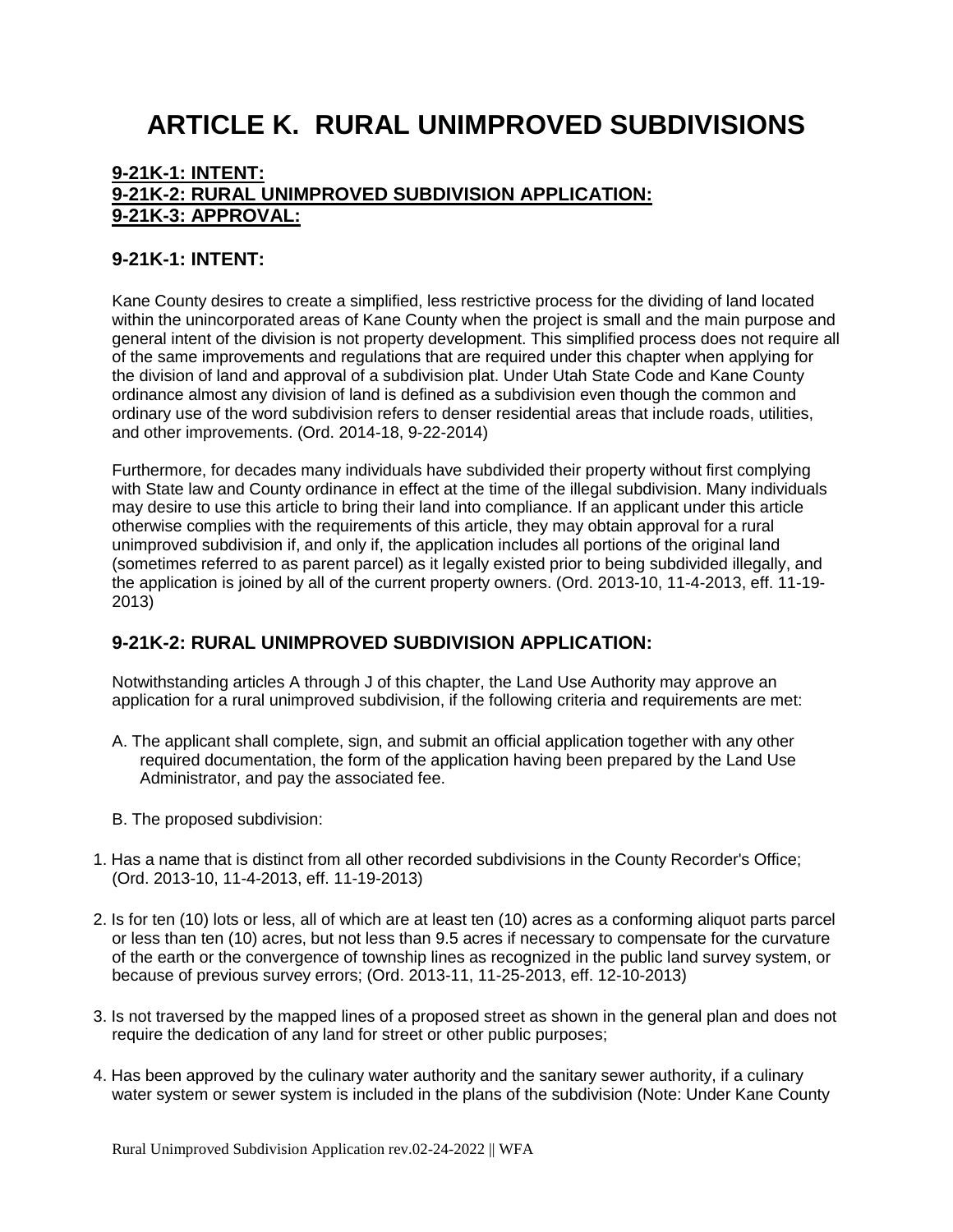ordinance and Utah State Code a building permit will not be issued for lots that do not first contain an approved culinary water and sewer system.); (Ord. 2013-10, 11-4-2013, eff. 11-19-2013)

- 5. Is located in a zoned area; upon completion and approval of application, land will then comply with FAA agricultural land use and will be zoned AG-FAA; (Ord. O-2018-6, 7-9-2018)
- 6. Conforms to all applicable land use ordinances or has properly received a variance from requirements of an otherwise conflicting and applicable land use ordinance;
- 7. Is graphically illustrated on a record of survey map completed by a licensed surveyor who certifies that he or she is a licensed surveyor and has verified all measurements and placed monuments as represented on the map. The record of survey map must be signed by the applicant and the surveyor, and shall contain the following notes on the record of survey:
- a. Roads are not constructed or maintained by Kane County or any local government entities and are the responsibility of the owner(s) or developers;
- b. No utilities (e.g., power, water, sewer, phones) are provided by Kane County. Kane County does not bear the responsibility now or in the future for any improvements. Improvements are the responsibility of the owner or developer;
- c. If and when the developer/landowner has met County standards and specifications for infrastructure and they have been formally accepted by the County these notations should be removed from the plat;
- d. County acceptance of infrastructure does not infer that the County will upgrade that accepted infrastructure beyond the standard of its acceptance; (Ord. 2014-18, 9-22-2014)
- 8. Provides each newly created parcel with: a) legal recorded access to the utility and access easements and other rights of access that the parent parcel holds at the time of the subdivision application; b) a recorded public access and public utility easement(s) with a minimum of a sixty six foot (66') width across the parent parcel for any roads that provide access beyond the development or are planned to provide access beyond the development or a minimum of fifty foot (50') width for roads that terminate within the development to provide access and utility easement(s) from the original point of access of the parent parcel to the newly created parcels. Roads that terminate within the development may be recorded as private easements rather than a public easement at the discretion of the applicant; c) a recorded utility easement across the parent parcel necessary to allow each newly created parcel access to the same utilities currently available to the parent parcel and planned future access for power, water, and other utilities, to be available to all the parcel(s) in the future; and d) to provide access and utility easement(s) from the original point of access of the parent parcel to the newly created parcel(s) to any public right-of-way. If a recorded access does not exist at the time of the application, the width of the newly created access across private property shall be listed in subsection B8c of this section.
- a. A public right-of-way shall be any right-of-way claimed by UDOT, the County, or a municipality as a Class B, C, or D road which is established or claimed through a recorded deed easement, RS-2477 assertion, or title V easement on BLM lands recorded access across State trust lands, recorded access across Forest Service lands, or a public prescriptive easement as determined by the Kane County GIS Department.
- b. The recorded legal access may be any of the following:
- (1) On BLM Lands: Access across public lands shall be accepted in the form of any valid, private, public or County title V or RS-2477 rights-of-way. RS-2477 right-of-way or title V access across land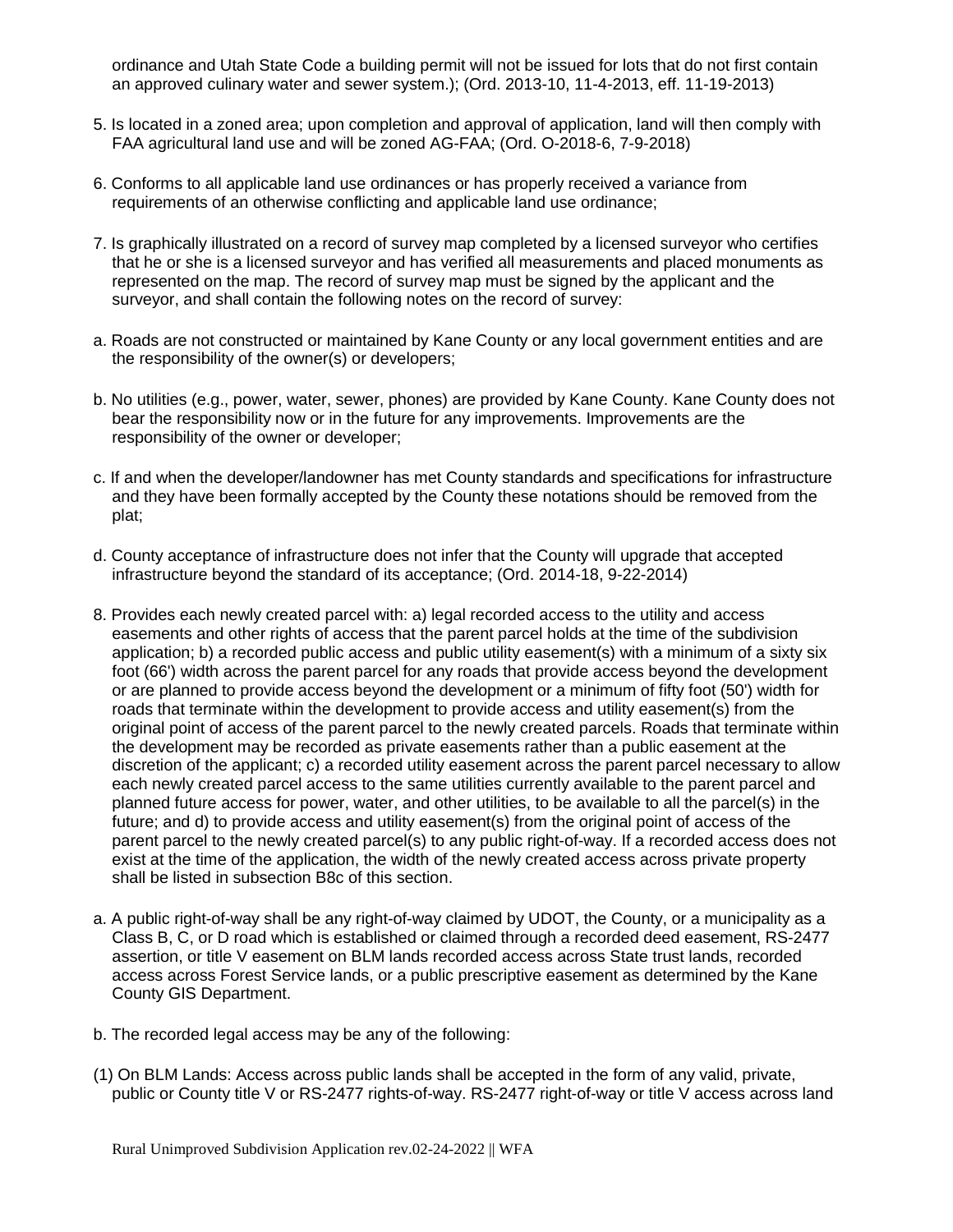managed by the Bureau of Land Management (BLM) with any width approved by the BLM deemed acceptable.

- (2) On Private Lands: Existing recorded legal access easement with a minimum of twenty eight feet (28'). Prescriptive easements do not satisfy the access requirements of this section. The subservient land owner must sign a recordable document acknowledging the easement and allow use for all of the new lots in the proposed subdivision as a public or private easement as outlined in this subsection B8.
- c. Width of a newly created easement may be any of the following:
- (1) Any new recorded easement across private land, with a minimum width of sixty six feet (66') or fifty feet (50') as outlined in this subsection B8; and (Ord. O-2016-4, 10-15-2018)
- 9. Has a name for each existing and newly created access road or easement distinct from other road or easement names located in Kane County for address purposes, designated on the record of survey.
	- C. The applicant shall submit an agreement of understanding with the Kane County Commission that in unincorporated areas of the County, dedicated roads will not be accepted, paved or maintained by the County, until the subdivision complies with articles A through J of this chapter.
	- D. The proposed subdivision does not include land previously divided under this article.
	- E. If the applicant so desires a plat may be submitted instead of the record of survey map. The form of the plat must conform with all the requirements of this chapter.
	- F. The application is signed and submitted by each and every property owner of the land included in the application.
	- G. If any land contained in the application is the result of land that was previously divided without first complying with state law and county ordinances, the application must include all of the lots or parcels that together represent the entire original parent parcel before it was subdivided illegally.
	- H. If the proposed subdivision contains agricultural land that qualifies as land in agricultural use as defined by Utah state code section 59-2-502 (FAA) the applicant must also submit:
- 1. A signed statement that the land is not used and will not be used for any nonagricultural purpose;
- 2. A signed notice that the county may require the parcel to comply with articles A through J of this chapter if it is later used for a nonagricultural purpose. (Ord. 2013-10, 11-4-2013, eff. 11-19-2013)
	- I. If fencing, gates or cattle guards exist they must remain in place. However they may be moved to conform to new lot lines.
	- J. If any roads exist at the time of applying for the rural unimproved subdivision they must continue to remain at the existing or improved condition.
	- K. It is not necessary to improve any existing roads to the full width of the dedicated easement at the time of application.
	- L. If any proposed lot has access to any major highway system, the applicant shall give notice to the Utah department of transportation for the newly created lots or parcels. (Ord. O-2015-12, 7-27- 2015, eff. 8-11-2015)

Rural Unimproved Subdivision Application rev.02-24-2022 || WFA